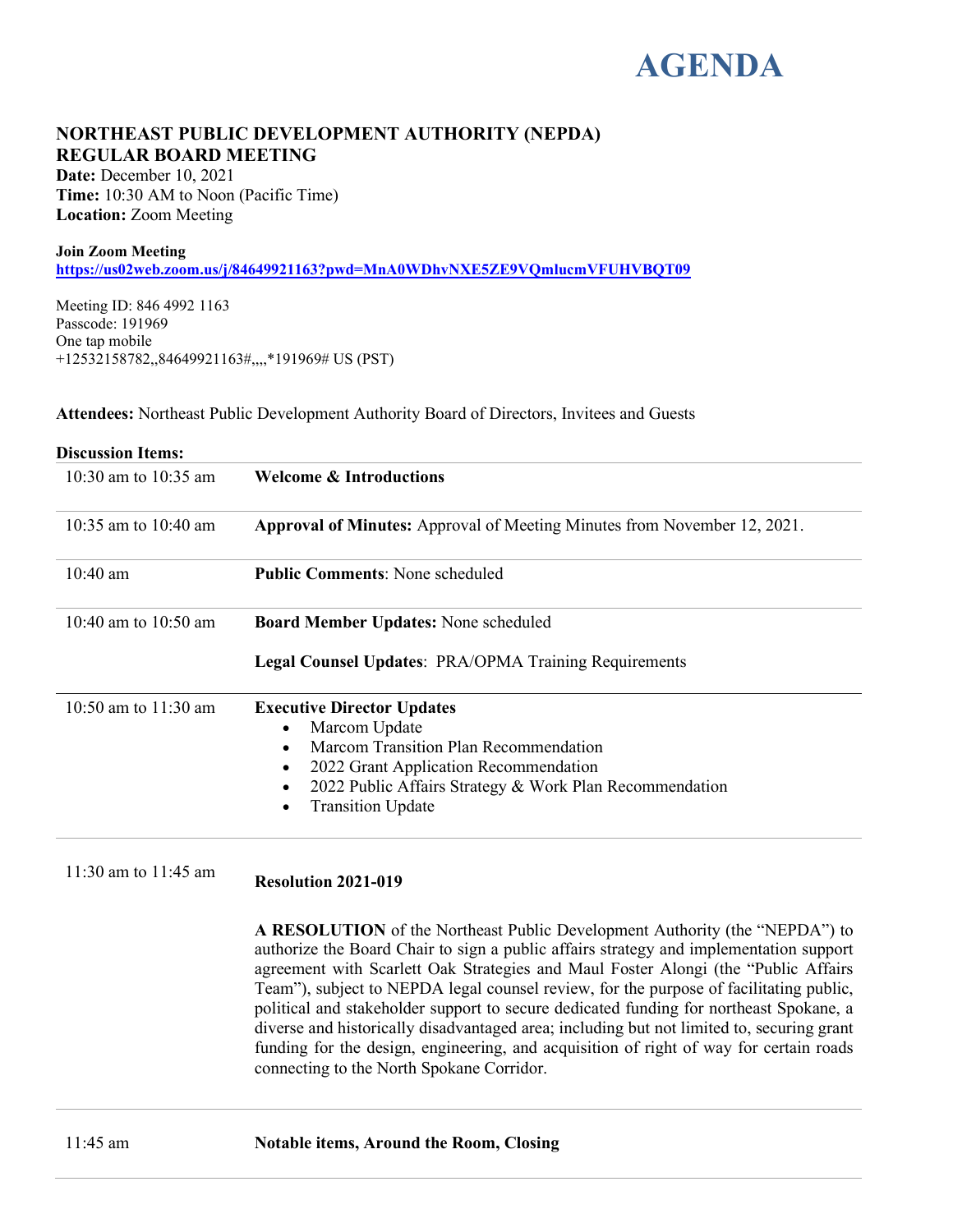

**NEXT MEETING**: **January 14, 2022**, 10:30 AM to Noon, by Zoom or at the Northeast Community Center, 4001 North Cook Street, Spokane, WA 99207 (south conference room, lower level).

#### **DISCLOSURES**

**AMERICANS WITH DISABILITIES ACT (ADA) INFORMATION:** The City of Spokane is committed to providing equal access to its facilities, programs and services for persons with disabilities. Individuals requesting reasonable accommodations or further information may call, write, or email Human Resources at 509.625.6363, 808 W. Spokane Falls Blvd, Spokane, WA, 99201; or. Persons who are deaf or hard of hearing may contact Human Resources through the Washington Relay Service at 7-1-1. Please contact us forty-eight (48) hours before the meeting date.

**EXECUTIVE SESSION**: An Executive Session may be called during the meeting. The purpose must be announced and is limited by RCW 42.30.110. Examples include: (1) to discuss with legal counsel litigation, potential litigation and/or legal risks  $(RCW 42.30.110(1)(i))$ ; (2) to consider the acquisition of real estate by lease or purchase when public knowledge regarding such consideration would cause a likelihood of increased price (RCW 42.30.110(1)(b)); and (3) to consider the minimum price at which real estate will be offered for sale or lease when public knowledge regarding such consideration would cause a likelihood of decreased price (final action selling or leasing public property shall be taken in a meeting open to the public)(RCW 42.30.110(1)(c)).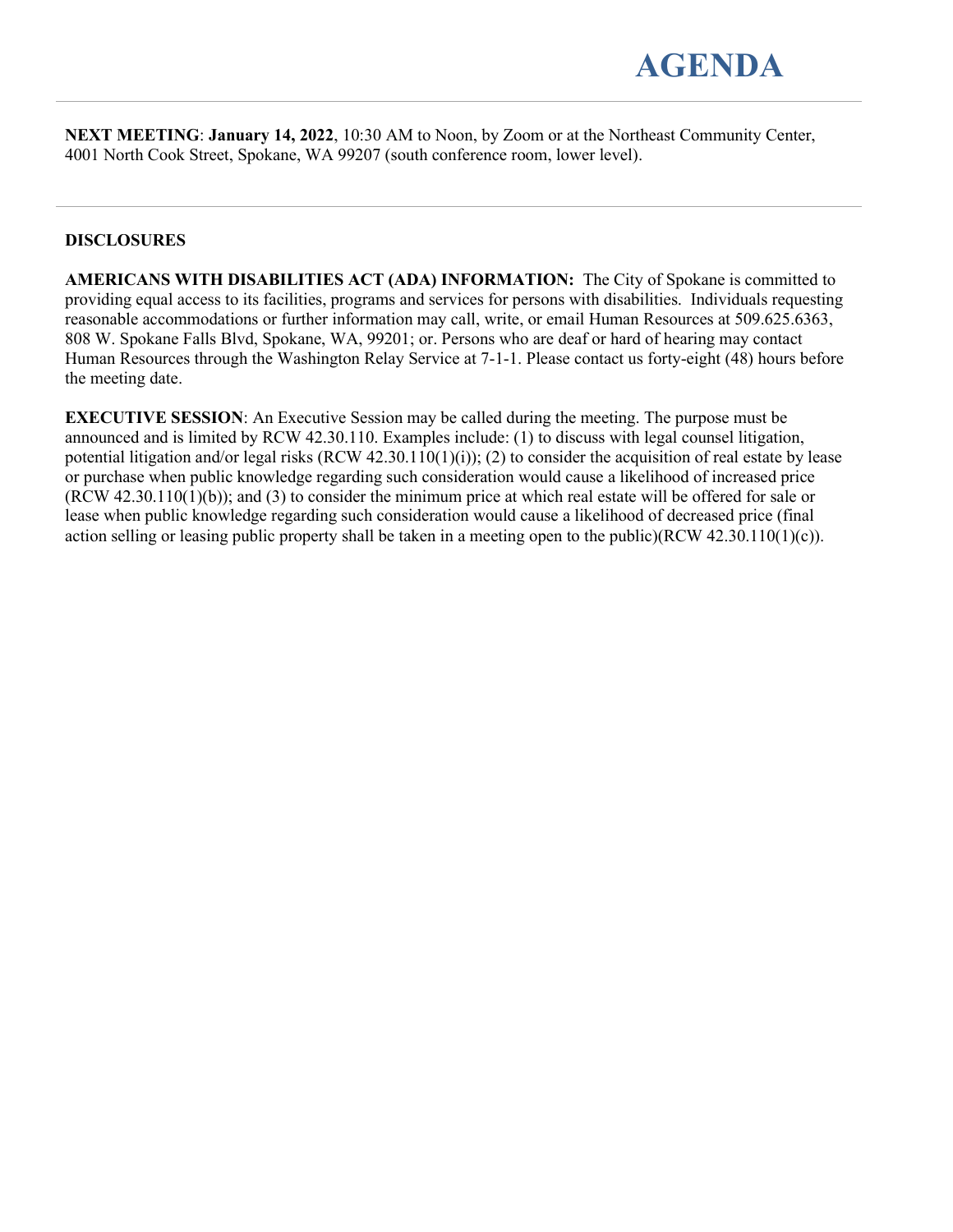# **NORTHEAST PUBLIC DEVELOPMENT AUTHORITY**

**Date:** November 12, 2021 **Meeting Time:** 10:30 AM **Location:** Board Members and Public attendance via Zoom.

#### **Welcome and Introductions**

Commissioner Kerns called the meeting to order at 10:32 AM. He noted that a quorum was present.

 $\mathcal{L}_\text{max}$  and  $\mathcal{L}_\text{max}$  and  $\mathcal{L}_\text{max}$  and  $\mathcal{L}_\text{max}$  and  $\mathcal{L}_\text{max}$  and  $\mathcal{L}_\text{max}$ 

#### **Attendees**:

NEPDA Board of Directors

- Josh Kerns
- Michael Cathcart
- Cindy Wendle
- Scott Simmons
- Marlene Feist
- Cheryl Stewart

Not in attendance:

• Jordan Tampien

#### Board Staff

- David Guthrie, Executive Director
- Megan Clark, Legal Counsel

#### Guests

- Ron Valencia, Spokane County
- Shae Blackwell, City of Spokane
- Brian McClatchey, City of Spokane
- Steve MacDonald, City of Spokane
- Teri Stripes, City of Spokane
- Marc Burris, Jacobs
- Cyrus Gorman, Stantec

#### **Approval of Minutes**

Board Chair Kerns asked if anyone was opposed to approving the Regular Board Meeting Minutes from September 10, 2021. He noted that there was not meeting in October. Hearing no objections, a motion was made by Scott Simmons to approve the minutes. The motion was seconded by Cindy Wendle. The motion passed unanimously.

#### **Public Comment**:

Teri Stripes, City of Spokane, and Cyrus Gorman of Stantec, summarized the City's EPA grant application, which will focus on housing and job creation in northeast Spokane.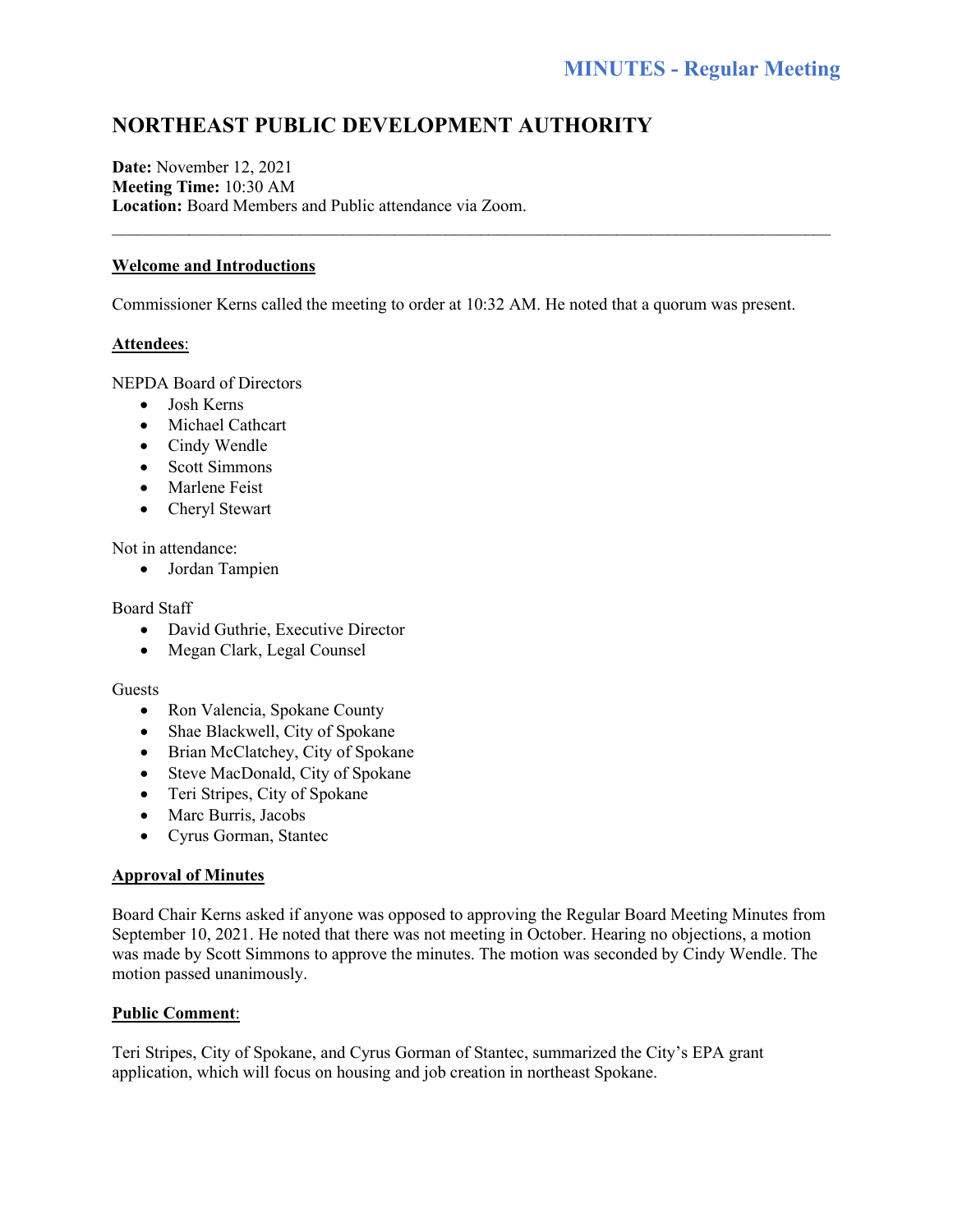Grant Guidelines

- Issued  $09/21/21$ . Applications due  $12/01/21$ .
- City can apply for \$500,000 EPA Brownfield Community-Wide Assessment (CWA) Grant as solo applicant. Funds can be used for assessment and planning, not for design.
	- o Primary focused on NE Spokane. 3 census tracts. Priorities include:
		- Centers and Corridor sites
		- **Priority brownfield sites**
		- **Economic growth**
		- Housing
		- **Equity and social justice**

If awarded the grant, funds will be available in October 2022. At that time, the NEPDA will need to conduct outreach with various property and business owners to conduct environmental site assessments (ESA's) on their property. Teri noted that this had been successfully implemented in the U-District PDA, where they conducted 13 Phase 1 ESA's. The goal is to identify and encourage remediation efforts, which are a pre-condition to renovation or development.

### **Board Updates**

ARPA Update: City and County update on status of American Rescue Plan Act funding priorities and requirements.

Commissioner Kerns noted that the County had launched a community survey to obtain feedback about where funds should be used. Approximately 600 responses had been received to date. David Guthrie asked if funding for infrastructure was still limited to water, sewer and broadband, and excludes roads. Scott Simmons said yes, these limits still apply, but he has heard that the definition of infrastructure "may" be modified/expanded. Marlene Feist explained that the City is collecting information from the community, and recently completed a series of events at various high schools with Mayor Woodward.

Scott advised that Comcast had submitted a large funding request to pay for rural broadband, but which might also apply to more urban areas like the NEPDA. Michael Cathcart updated the board on a new broadband effort he is working on the Councilwoman Wilkerson, which would provide wi-fi type high speed internet very inexpensively within the City. This could be a game changer for hard to serve areas, and low-income communities. The expected cost per household is \$5 to \$7 per month. Scott Simmons agreed, and said that the last mile of cable to individual households and businesses was too expensive, and a wi-fi internet solution is an exciting, cost-effective solution.

Cindy Wendle suggested that the business community needs a solution like this, particularly small businesses. She also questioned whether the NEPDA had submitted an ARPA funding request to the City Council. Mr. Guthrie reminded the board that we had submitted a list of funding priorities this summer, when funding was expected to occur in September. Councilman Cathcart concurred, noting that the NEPDA list he submitted included approximately \$5 million in funding priorities. Commissioner Kerns questioned how often the City meets to discuss its funding plans. Michael explained that he was not sure how often the funding committee meets, and when the City Council will vote on the funding priorities. He explained that he is not on the committee that is reviewing the requests, but has been told that all priorities will be voted on by the full Council.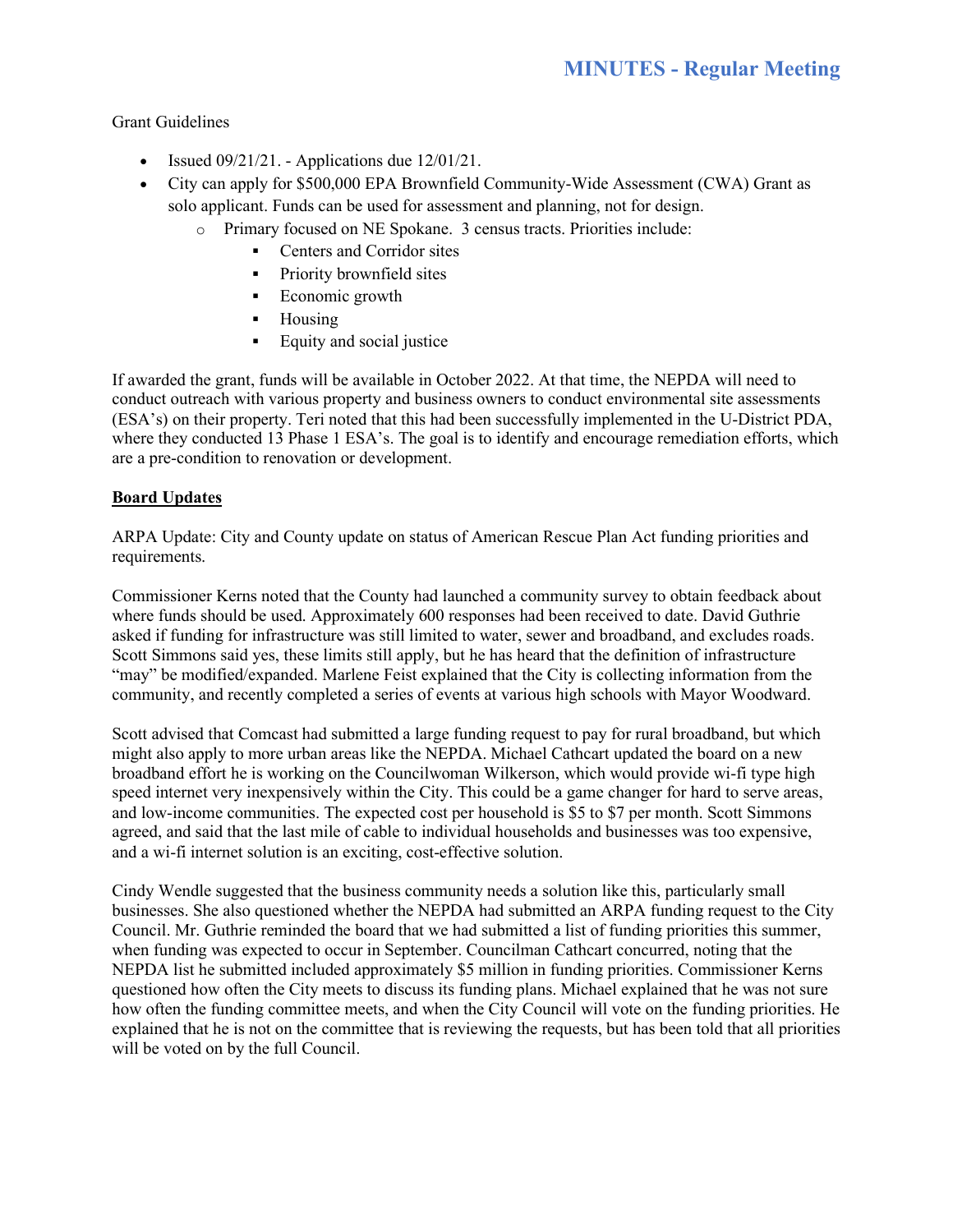#### **Executive Director Updates**

• Business Cluster Analysis

The Executive Director showed a PowerPoint presentation, highlighting our initial analysis of the concentrations of businesses (clusters) presently in the NEPDA. He explained that we are evaluating business data using NAICS and SIC codes, and will then obtain contact information for similar businesses from UpLead, which will be used for our targeted email campaign. The goal is to recruit new businesses from inside and outside the region. Brand New Consulting will help the NEPDA develop content for our email marketing efforts.

Summary of Targeted outbound email campaign

- o **Business Clusters** develop database and cluster analysis to evaluate existing business in the NEPDA, and categorize these businesses by NAICS & SIC codes.
- o **Database of Businesses -** create a database of businesses using **UpLead** that we will target for recruitment to northeast Spokane
- $\degree$  **Cost** \$400/mo. for 12,000 credits. 1 credit = 1 contact
- o **Outreach** We will target similar businesses for recruitment, along with other businesses not in the NEPDA, but which may benefit from close proximity to these clusters.
- o **Email Marketing Focus**
	- o Urban industrial (generally east and north of the NSC) Local and outside region (I-5 corridor)
	- o Hillyard Core Retail Local only
	- o Separate content being developed for each email campaign
	- o Through our CRM, the NEPDA will track outreach and interactions, and refine marketing campaign based on data analytics and KPI's.
- Beacon Hill update Vistas Plat extension

David Guthrie advised the board that Pete Rayner and his development partner Ryan Buth have requested a 5-year extension to the Vistas at Beacon Hill Plat/PUD. Approval for the extension is required by the City Council by 12/14. He asked whether the board would sign a letter of support for the plat extension? Councilman Cathcart said that he strongly supports writing a letter. He explained that Pete Rayner has sold some of the property, and the new developer is well capitalized, and will break ground in the Spring. They have an excellent design, and they have spent large sums of money installing a water system. This project will bring needed workforce housing to the City and northeast Spokane. Scott Simmons questioned whether the design complies with current standards? Marlene Feist noted that the City was reviewing the street requirements at this time. She also noted that Steven MacDonald has additional project information, which she will provide to the Executive Director. Guthrie noted that minor design changes from the original hearing examiner approval should not be used as a reason to reject the extension. If there is a major design deficiency, that should be reviewed. Rejection of the plat extension based on minor design changes is not in the spirit of the hearing examiners original approval, and its not good business. Cindy Wendle agreed, stating that we cannot change the rules mid-process. Developers need to understand that government can't make changes to prior commitments, without a very good reason. Conversation ensued. Guthrie noted that he would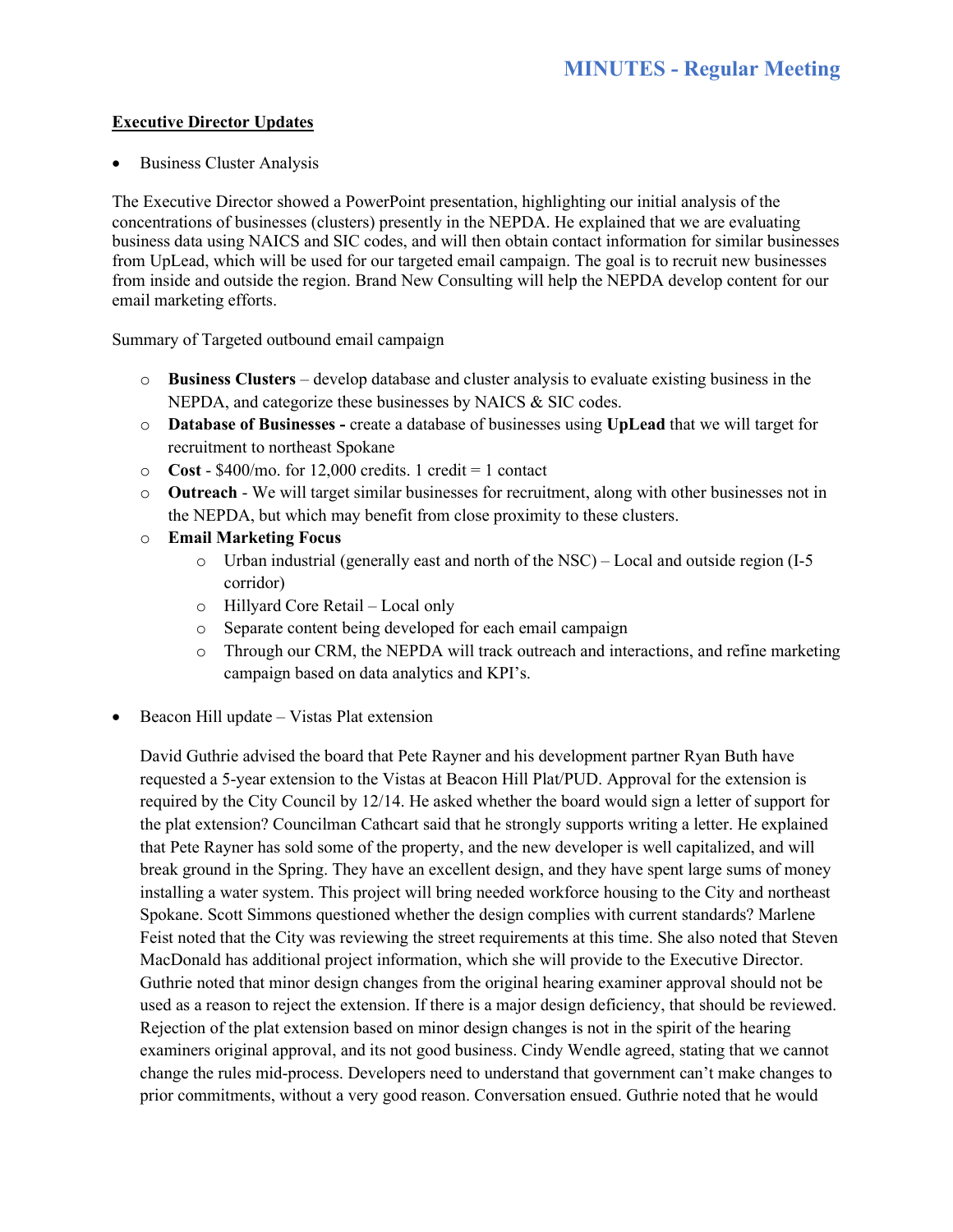review the materials provided by Marlene and Steve, and draft a letter of support for board review and approval. Michael Cathcart reiterated his strong support for the project and letter.

East Wellesley Ave. - Grant Update

Mr. Guthrie reminded the board about our \$3.5M Earmark request to reconstruct east Wellesley Ave., which was submitted to Congress by Congresswoman McMorris-Rodgers. He commented that he spoke recently with Patrick Bell in CMR's office. Mr. Bell explained that the recently passed \$1.2T infrastructure bill did NOT include funding for earmarks, i.e. community projects like east Wellesley Ave. reconstruction. Therefore, we will not receive this grant funding to reconstruct east Wellesley.

The Executive Director also explained that he had reviewed the City of Spokane – 6-Yr. Capital Plan (2022-2027), and despite extensive outreach by the NEPDA, there is no funding allocated to street improvements in the NEPDA, including Wellesley.

• Tax Incentives for small manufacturing businesses in City and County

David Guthrie reminded the board about a City of Arlington tax incentive for manufacturing businesses, and questioned whether the board would support an effort to create a "small business" tax exemption, which would encourage new development in the NEPDA, which has approximately 700 parcels of less than .75 acres. He summarized the concept as follows:

- o **Purpose**: to encourage new MFG and industrial uses on undeveloped or underutilized lands zoned for industrial and MFG uses within the city through tax incentive, thereby increasing employment opportunities for family living wage jobs
- o **Applicability:** all underutilized properties in the City's and County's light and general industrial zones
- o **Exemption:** The value of "qualifying" new construction of industrial/MFG facilities is exempt from property taxation.
- o **Limited to:** Only applies to new construction of manufacturing buildings of less than 10,000 square feet.
- o **Abatement Period:** up to 10 years
- o **Proposal:** Create as a "rebate" vs. an exemption

Steve MacDonald asked how the tax exemption was applied. Guthrie explained that it only applied to the new building value, not existing improvements, or land. Commissioner Kerns asked if this was authorized by State statute. David commented that it was approved by statute. Both Commissioner Kerns and Councilman Cathcart expressed interest in reviewing the City of Arlington Ordinance.

• North NEPDA Expansion Analysis RFP

The Executive Director discussed expanding the NEPDA boundary north of Magnesium Road. This would add large tracts of industrial zoned land to the NEPDA, which we don't have. This site is largely greenfield, is close the NSC and Parksmith Interchange, and is relatively flat, with good soils and access. In his opinion, this is very attractive development site for industrial, commercial, residential and mixeduse development. He noted that he had complied with MRSC requirements by soliciting a select group of qualified engineering firms to help us understand what is required to provide infrastructure and access to the proposed expansion area. For the City and County to make an informed decision, more data was required. This would include a high-level analysis (feasibility study) identifying where services are presently, how they would be provided to the site, and the cost. Guthrie recommended hiring Storahaug Engineering to prepare the initial feasibility study. The cost of the feasibility study is \$25,000.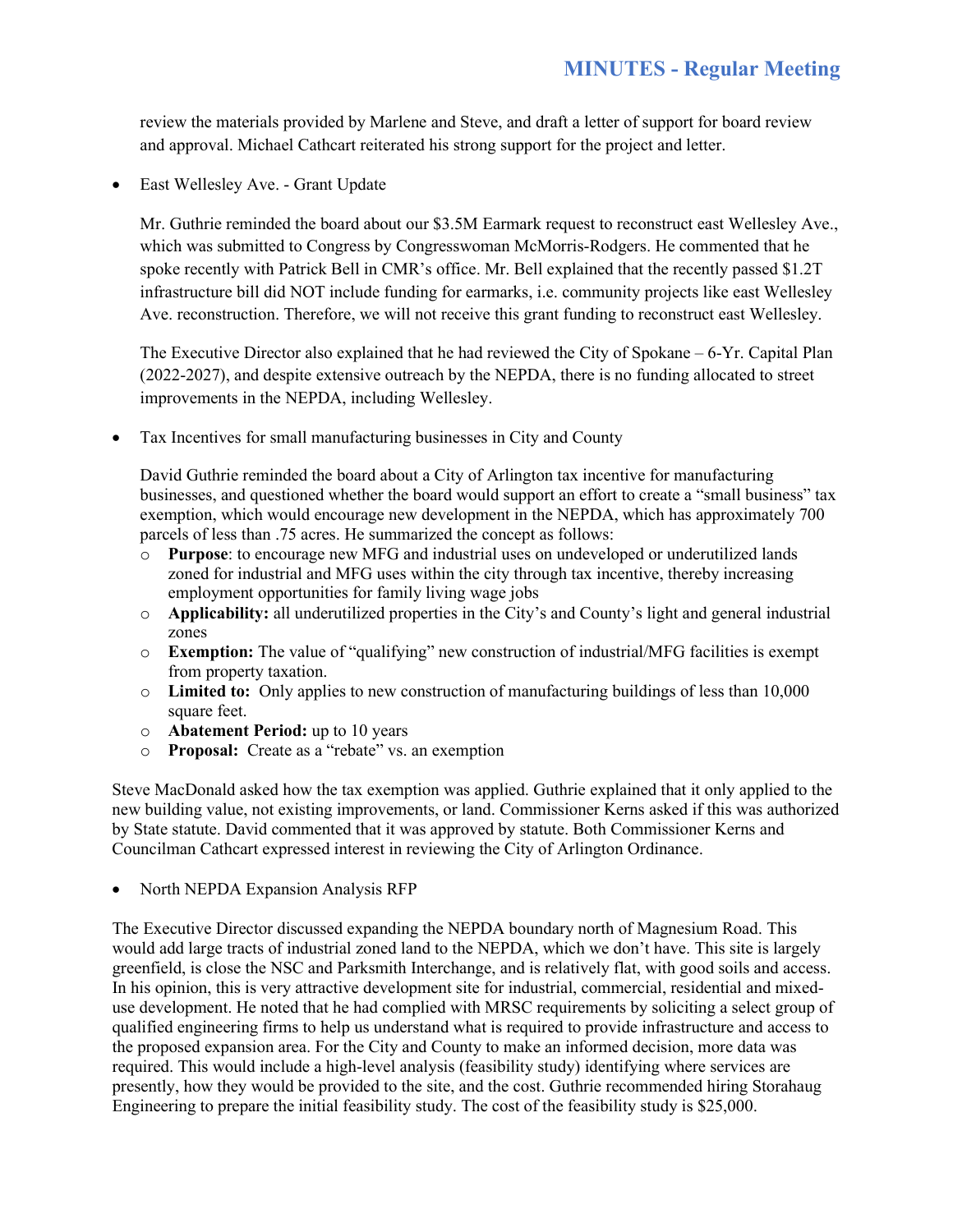Michael Cathcart asked whether this land was inside the UGA, and within the City priority water service area. Guthrie explained that the property was inside the UGA, but not within the City priority water service area. The expansion area is in the County. Josh Kerns asked about the scope of the work. Is this for full design? David explained that no, it is not the full design, which is significantly more expensive. This is an initial feasibility study to provide the City and County with enough information to make an informed decision about the viability of expansion. Cindy Wendle questioned whether this will be supported by the elected officials at the City and County? "There is no point in spending money on something that has little or no chance of success." Guthrie indicated that he was not sure about elected official support, as we are in the early stages, and the City and County will need more data to make an informed decision. Councilman Cathcart said that he agreed. Without additional information, we can't make an informed decision about the merits of this concept. Additional discussion ensued, concluding with a decision to proceed with the feasibility study.

Public Affairs Strategy & Implementation RFP

Due to a lack of time to discuss this issue fully, the matter was deferred until the NEPDA Regular Board Meeting in December

• Grant Assistance RFQ

David Guthrie reminded the board about the need for grant support in 2022, ensuring the NEPDA has the best possible chance of securing competitive grant funding. After complying with MRSC RFP requirements, and reviewing proposals from a select group of firms, David recommended that the board approve the team of T-O Engineers, Maul Foster Alongi, and Budinger and Associates. Upon contract award, the Grant Support Team will make 2022 grant application recommendations to the NEPDA. At this time, we know that we will submit an ARPA EDA Economic Adjustment Assistance Grant application. This is a flexible grant that includes planning and construction. If awarded, the NEPDA will use these funds to plan, design, engineer, and acquire right of way for a grid network of roads connecting to the NSC. This grant application is due March 31, 2022. The estimated cost is \$15,000-\$20,000 per grant application.

Mr. Guthrie advised the board to review the draft 2022 budget summary, which was attached to the board meeting invitation. He noted that the cost of the North NEPDA Expansion Feasibility Study and Grant Support team are included in the budget. He also explained that a key piece of the grant application process will be a public affairs effort, so that both are synced. Due to time constraints, Guthrie noted that we will need to discuss the public affairs element at the next meeting. Board discussion ensued, concluding with a decision to proceed with the grant support agreement, and engaging the team of T-O Engineering, Maul Foster Alongi, and Budinger and Associates.

• Notice of Resignation

The Executive Director advised the board that he had previously tendered his resignation notice to the Board Chair, effective 12/31/21. He acknowledged his appreciation for the board, and offered to assist as needed with the transition. He commented that despite the challenges of operating during a pandemic, and with very limited capital, a solid foundation had been laid for the next executive director and board to build on. The board expressed its gratitude to Mr. Guthrie for his efforts on behalf of the NEPDA. Cindy Wendle asked David to prepare a draft job description for board review. Commissioner Kerns agreed. Mr. Guthrie indicated that he would provide the job description for board review. Scott Simmons and Josh Kerns discussed how the job opening should managed. No decision was made. Scott indicated that he would discuss the matter with the head of Human Resources at Spokane County.